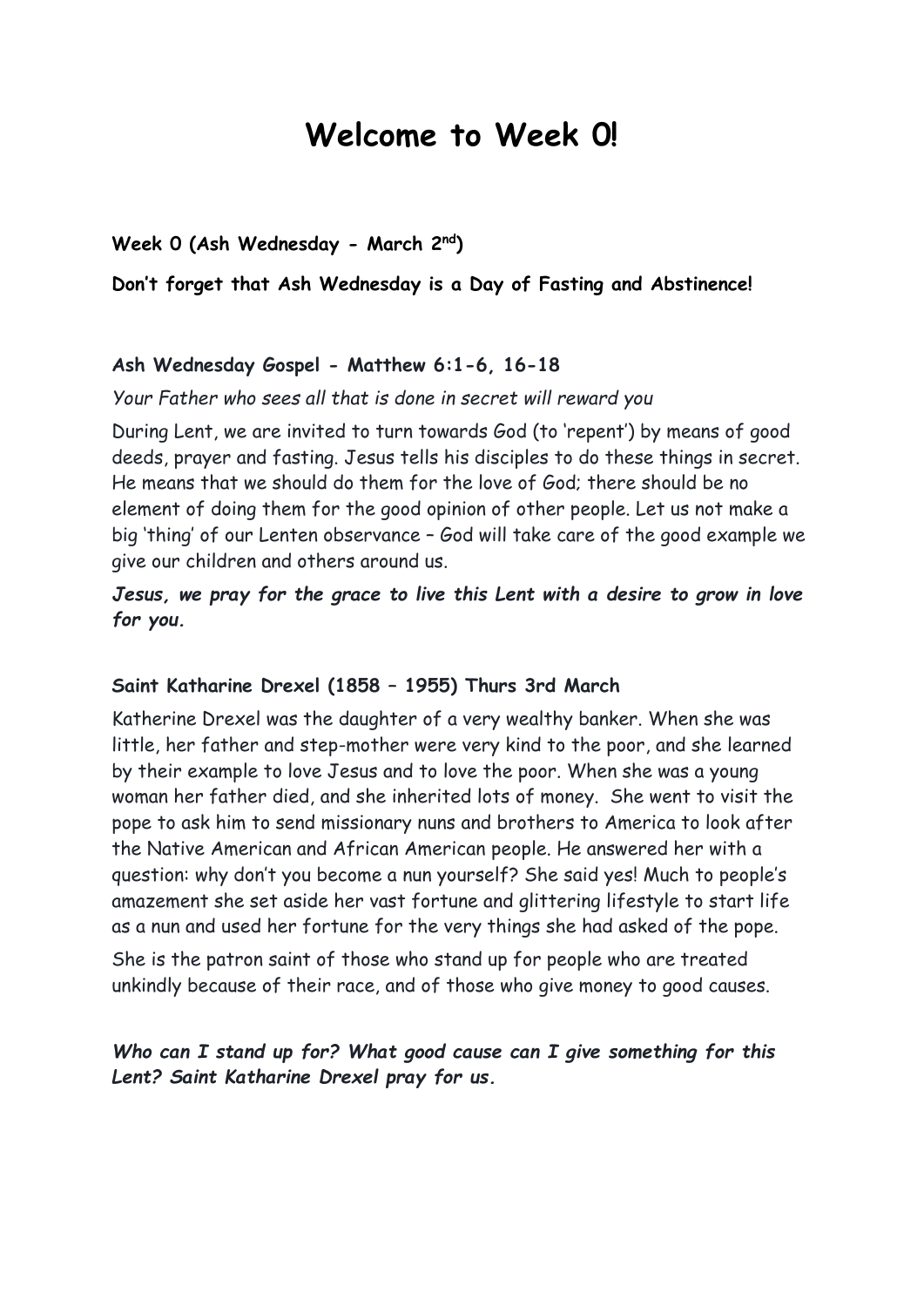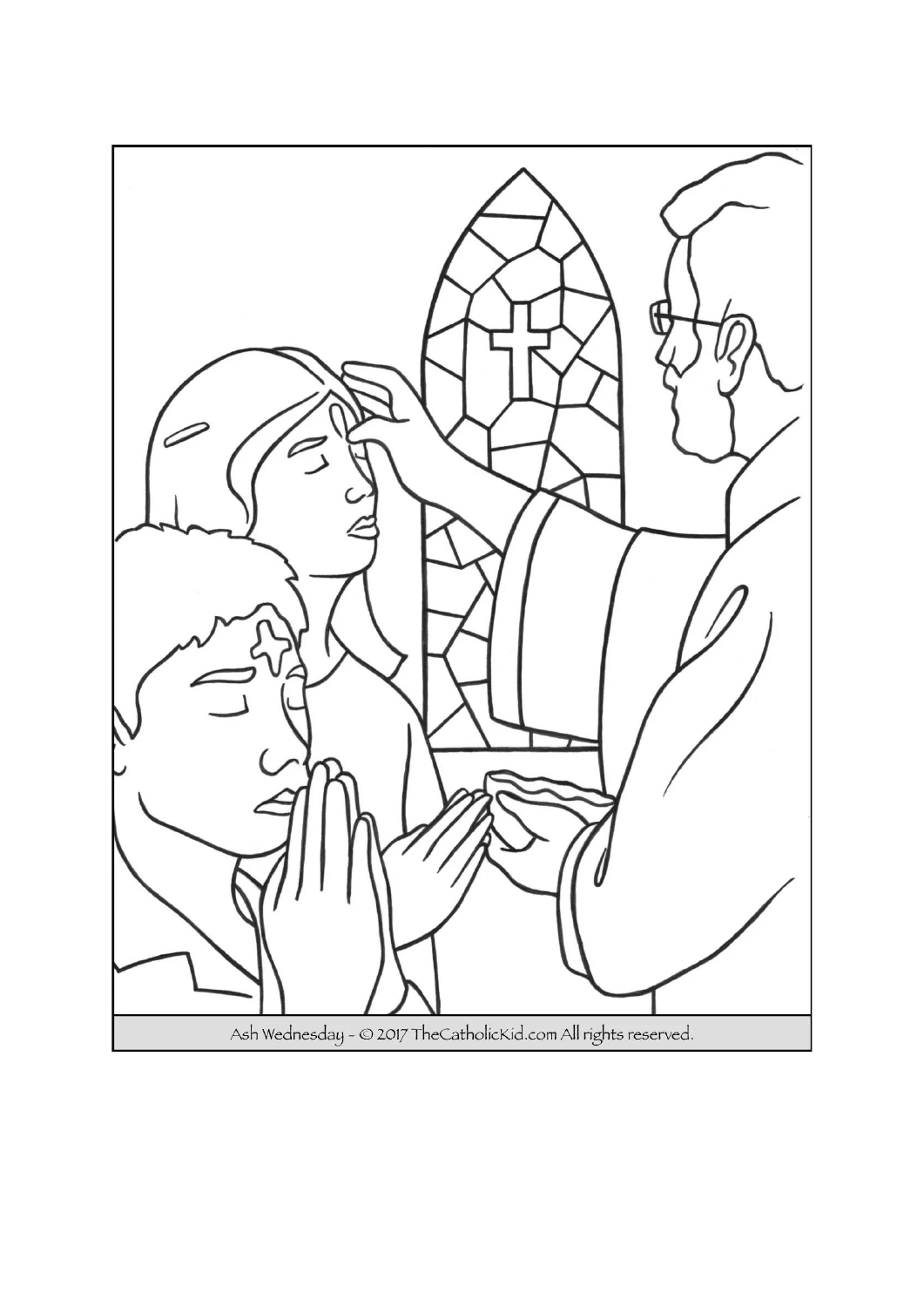

Visit us online at www.HolyHeroes.com/MassPrep where you will find fun, free and faithful children's activities and more! Sign up with your email address to receive a reminder when new content is added.

82022 Holy Heroes LLC. All rights reserved.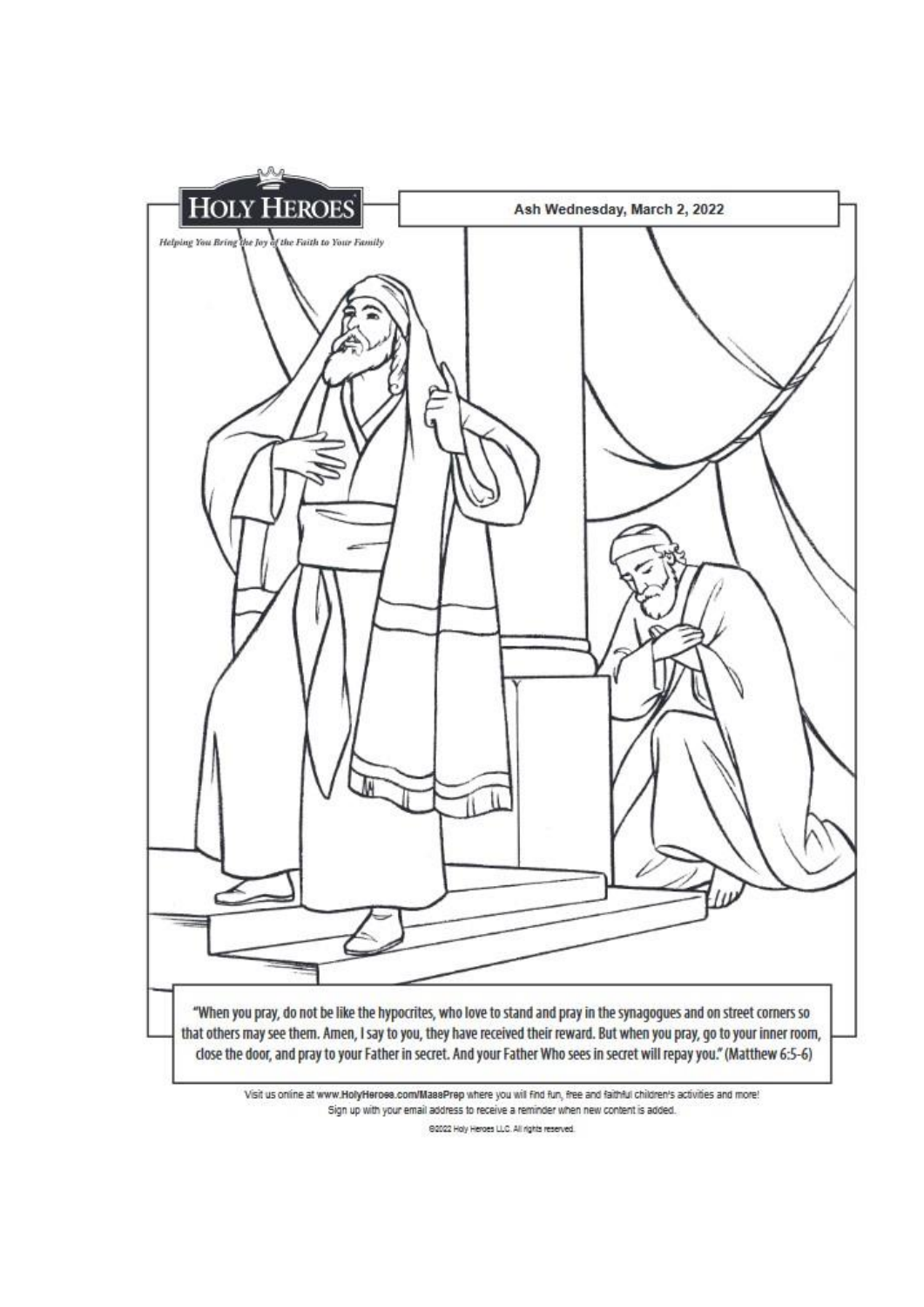